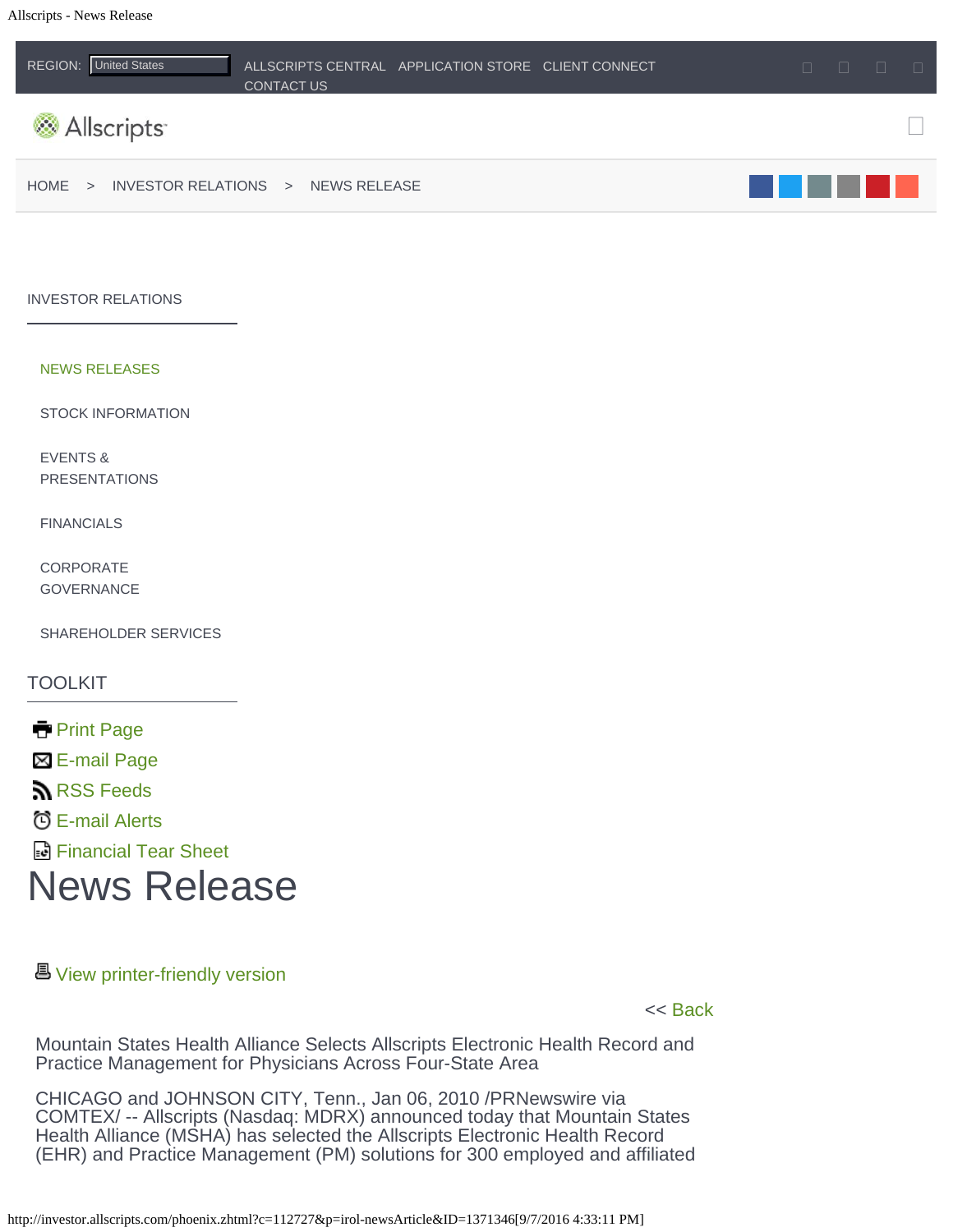physicians and mid-level providers to enhance the quality of patient care, improve patient communications, and better manage the cost of care delivery. (Logo: http://www.newscom.com/cgi-bin/prnh/20081013/AQM041LOGO)

[Mountain States Health Alliance](http://www.msha.com/) provides comprehensive care to people across 29 counties in Tennessee, Virginia, Kentucky, and North Carolina. MSHA's integrated delivery system includes 14 hospitals, 21 primary care centers, and 231 employed physicians in 75 offices managed by [Blue Ridge Medical](http://www.brmmc.net/) [Management Corporation,](http://www.brmmc.net/) a wholly-owned MSHA subsidiary.

"The Electronic Health Record is a critical initiative for our organization because it enables us to bring the future of healthcare to patients in our region," said Steve Kilgore, President of Blue Ridge. "Allscripts gives our providers the ability to connect to one another and to other providers throughout the region, leading to further integration, better coordination of care, and ultimately improved outcomes for our patients."

All Blue Ridge physicians, physician assistants and nurse practitioners will receive the Allscripts solutions, enabling Blue Ridge to join a connected community of caregivers, quickly sharing data for enhanced patient care across the community.

MSHA also will provide the Allscripts [Electronic Health Record](http://www.allscripts.com/products/electronic-health-record/allscripts-enterprise/default.asp) at a subsidized rate for the 70 physicians of ETSU Physicians and Associates, the group practice of the James H. Quillen College of Medicine at East Tennessee State University (ETSU). In providing Allscripts for ETSU's physicians, MSHA is taking advantage of recent changes to the federal Stark regulations that now allow hospitals to provide assistance to non-employed physicians in purchasing healthcare information technology.

Allscripts key to MSHA's health information exchange strategy

Allscripts will interface the Electronic Health Record with MSHA's Siemens Soarian(R) hospital information system, enabling Blue Ridge and ETSU physicians to share up-to-date information on hospitalized patients back and forth with hospital providers. Physicians in all MSHA settings will have access to patient information including lab orders and test results, medications, problem lists, allergies and hospital discharge summaries.

Richard Eshbach, Vice President and Chief Information Officer of MSHA, said the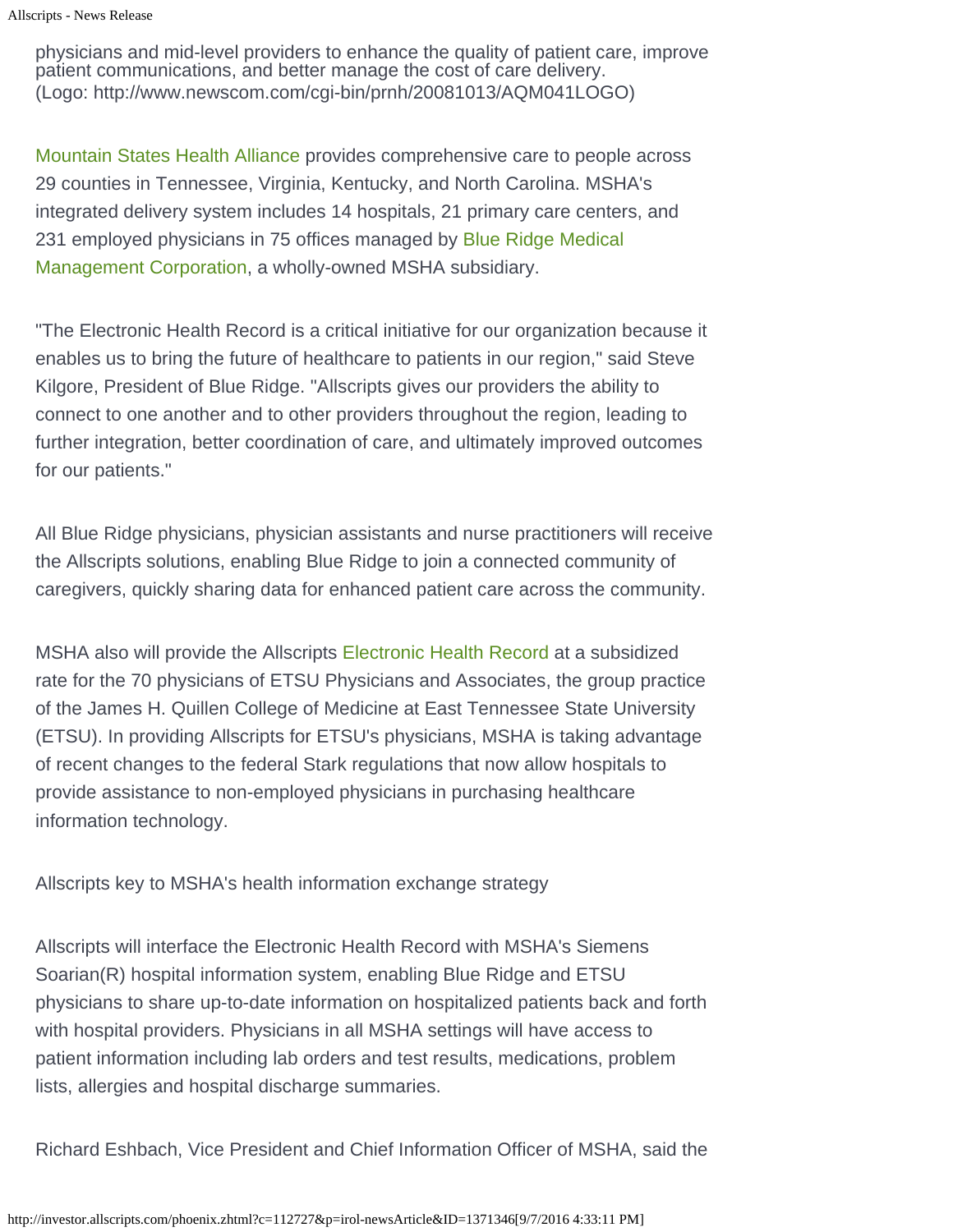```
Allscripts - News Release
```
health system also plans to connect its Electronic Health Record and inpatient systems to CareSpark, a non-profit regional health information exchange, to connect electronically with regional physicians using technology from other vendors.

Eshbach said MSHA selected Allscripts following an exhaustive review of other products on the market, in part because the health system was already using the Allscripts Vision(TM) practice management system. "This is a long-term commitment and partnership and we wanted someone who had advanced EHR functionality like Allscripts Enterprise, someone who shared our vision for health information exchange and clinical integration, plus real staying power in the market. That's what we saw with Allscripts."

Allscripts Homecare and Pay-for-Performance

MSHA currently uses the Allscripts [Homecare](http://www.allscripts.com/products/home-care/default.asp) solution to automate and connect Mountain States HomeCare & Hospice's 240 providers. "Our goal is to integrate and share information back and forth between the home care, hospital and physician office settings for full clinical integration and improved patient care," said Eshbach.

As part of the Electronic Health Record deployment, MSHA will deploy the Allscripts [Clinical Quality Solution](http://www.allscripts.com/products/electronic-health-record/allscripts-enterprise/addon-CQS.asp) (CQS), which draws data from the EHR and practice management system to automate the quality reporting requirements of government and payer-funded "pay-for-performance" programs. CQS also delivers real-time clinical decision support information to improve the quality of patient care through proactive management of chronic diseases.

"Mountain States Health Alliance has set itself apart as a leader among hospitals nationally by delivering on a strategy to not only automate their own physicians but connect to the communities in which they provide services, offering full electronic health records as well as practice management and full interoperability with their hospital systems as well as CareSpark, their successful regional health information organization," said Glen Tullman, Chief Executive Officer of Allscripts. "By partnering with Allscripts, Mountain States and Blue Ridge physicians are encouraging more widespread and rapid adoption of technologies that will ultimately lead to better care for patients and more productive and informed interactions for physicians."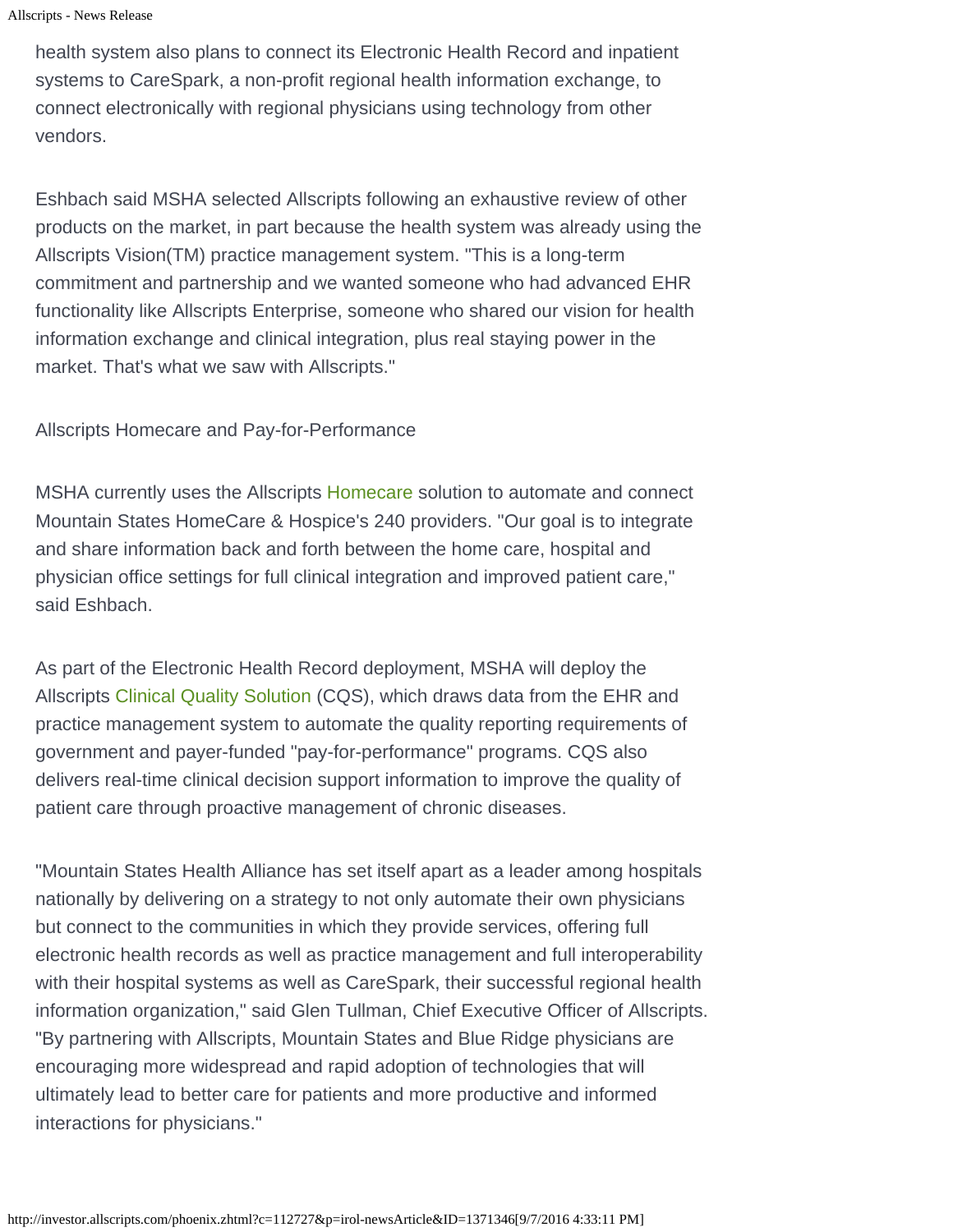```
Allscripts - News Release
```
The [Allscripts Electronic Health Record](http://www.allscripts.com/products/electronic-health-record/default.asp) automates clinical workflow and gives physicians immediate access to critical data from hospitals, labs, pharmacies, payers and patients. Healthcare providers can access the Electronic Health Record at any time, whether they are in the clinic, at the hospital or on-call at home. By automatically tracking key patient metrics and providing automated decision support, the web-based solution helps physicians evaluate and improve their practices and enables them to deliver more effective disease management, preventive care, and long-range health maintenance.

Allscripts [Practice Management](http://www.allscripts.com/products/practice-management/default.asp) combines sophisticated scheduling and Revenue Cycle Management tools to help physician practices become more efficient and more productive while improving service to patients.

## About Mountain States Health Alliance

Mountain States Health Alliance, a not-for-profit healthcare organization based in Johnson City, Tenn., operates a family of hospitals serving a 29-county, four-state region (Northeast Tennessee, Southwest Virginia, Southeastern Kentucky and Western North Carolina). Mountain States offers a large tertiary hospital, several community hospitals, two critical access hospitals, rehabilitation, a children's hospital, a behavioral health hospital, home care and hospice services as well as a comprehensive medical management corporation. Its 10,000 team members and associated physicians are committed to its mission of bringing loving care to health care. For more information, visit www.msha.com.

### **About Allscripts**

Allscripts uses innovation technology to bring health to healthcare. More than 160,000 physicians, 800 hospitals and nearly 8,000 post-acute and homecare organizations utilize Allscripts to improve the health of their patients and their bottom line. The company's award-winning solutions include electronic health records, electronic prescribing, revenue cycle management, practice management, document management, care management, emergency department information systems and homecare automation. Allscripts is the brand name of Allscripts-Misys Healthcare Solutions, Inc. To learn more, visit [www.allscripts.com.](http://www.allscripts.com/)

For more Allscripts news, follow us on Twitter at:<http://twitter.com/AllscriptsMisys>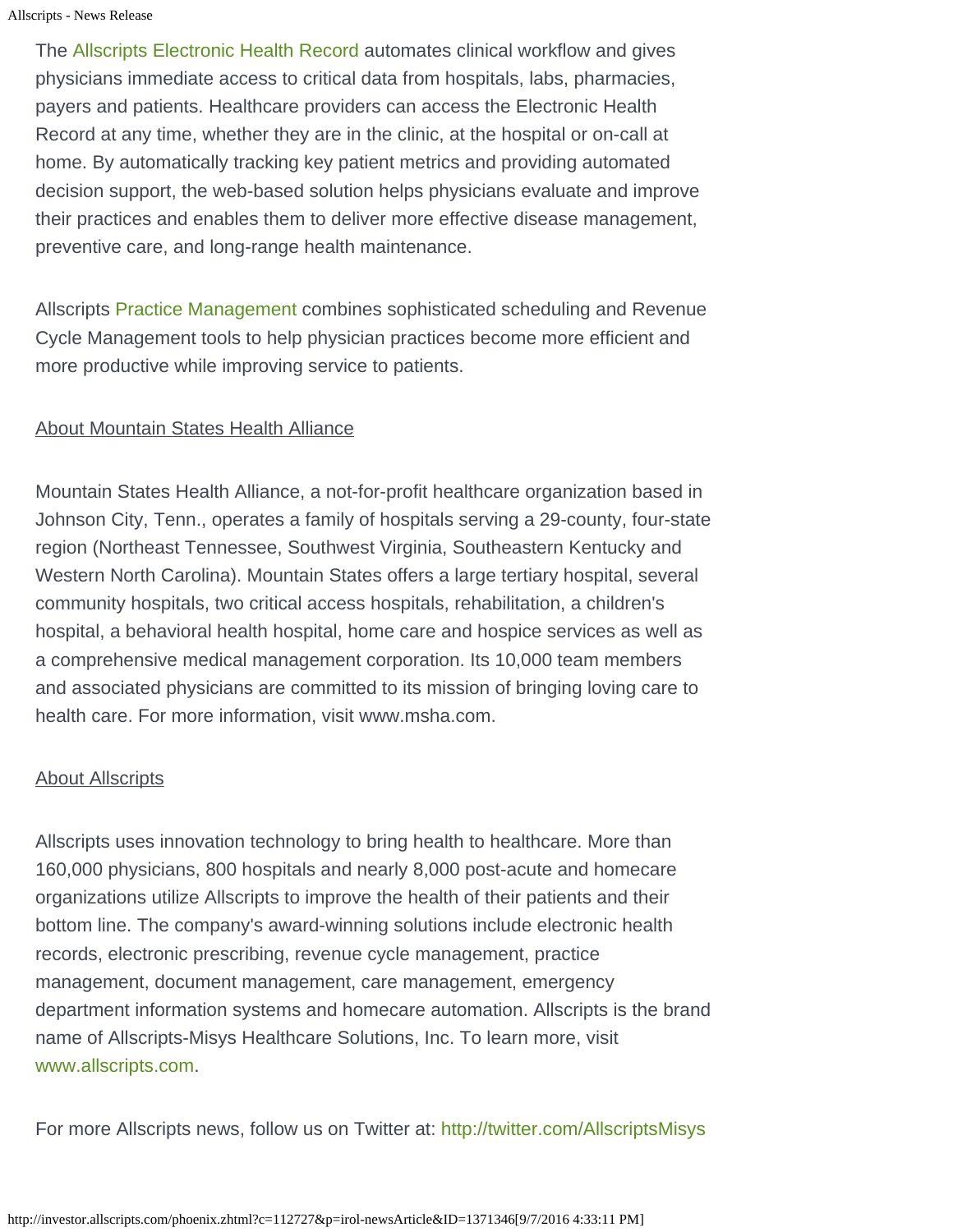*This news release may contain forward-looking statements within the meaning of the federal securities laws. Statements regarding future events, developments, the Company's future performance, as well as management's expectations, beliefs, intentions, plans, estimates or projections relating to the future are forward-looking statements within the meaning of these laws. These forwardlooking statements are subject to a number of risks and uncertainties, some of which are outlined below. As a result, actual results may vary materially from those anticipated by the forward-looking statements. Among the important factors that could cause actual results to differ materially from those indicated by such forward-looking statements are: the volume and timing of systems sales and installations; length of sales cycles and the installation process; the possibility that products will not achieve or sustain market acceptance; the timing, cost and success or failure of new product and service introductions, development and product upgrade releases; competitive pressures including product offerings, pricing and promotional activities; our ability to establish and maintain strategic relationships; undetected errors or similar problems in our software products; compliance with existing laws, regulations and industry initiatives and future changes in laws or regulations in the healthcare industry; possible regulation of the Company's software by the U.S. Food and Drug Administration; the possibility of product-related liabilities; our ability to attract and retain qualified personnel; our ability to identify and complete acquisitions, manage our growth and integrate acquisitions; the ability to recognize the benefits of the merger with Misys Healthcare Systems, LLC ("MHS"); the integration of MHS with the Company and the possible disruption of current plans and operations as a result thereof; maintaining our intellectual property rights and litigation involving intellectual property rights; risks related to third-party suppliers; our ability to obtain, use or successfully integrate third-party licensed technology; breach of our security by third parties; and the risk factors detailed from time to time in our reports filed with the Securities and Exchange Commission, including our 2009 Annual Report on Form 10-K available through the Web site maintained by the Securities and Exchange Commission at www.sec.gov. The Company undertakes no obligation to update publicly any forward-looking statement, whether as a result of new information, future events or otherwise.*

SOURCE Allscripts

Learn More About Allscripts Solutions. Contact Sales Now.